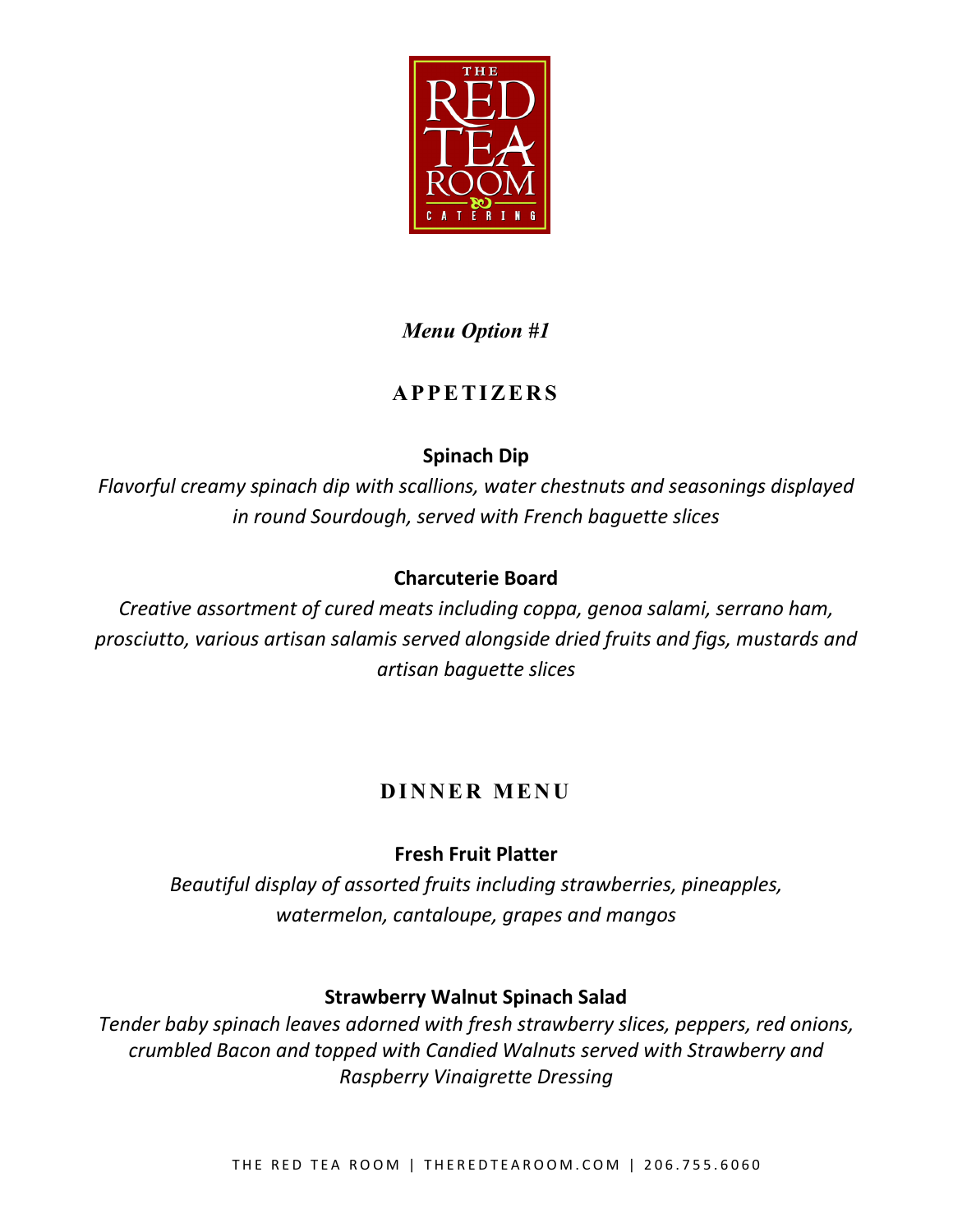#### **Pear and Gorgonzola Salad**

*Chopped green with pear slices, topped with caramelized pecans, pomegranate seeds, Gorgonzola cheese and served with Pear and Gorgonzola dressing*

#### **Pasta Pesto Parmesan**

*Farfalle and Fusilli noodles blended within a creamy mixture of Pesto and spinach, tossed with parmesan, parsley and peas, full of color and flavor*

*with*

## **Quinoa Stuffed Peppers (vegetarian entrée)**

*Red bell peppers stuffed with protein packed Quinoa and diced vegetables including carrots, celery and onions*

#### **Potatoes Dauphinoise**

*Sliced yukon potatoes baked with cream and swiss cheese with seasonings*

#### **Coconut Chicken Skewers**

*Skewered Marinated Chicken breast strips in soy, garlic, peppers, dredged with panko and shredded coconut, baked till crispy and served with a sweet chili sauce*

## **Marinated Flank Steak**

*Savory flank steak strips marinated in red wine vinegar, soy sauce and garlic, and served with a rich, fragrant hoisin blended sauce garnished with diced green onions*

## **Artisan Rolls with Butter**

*Assorted Artisan rolls served with butter chips*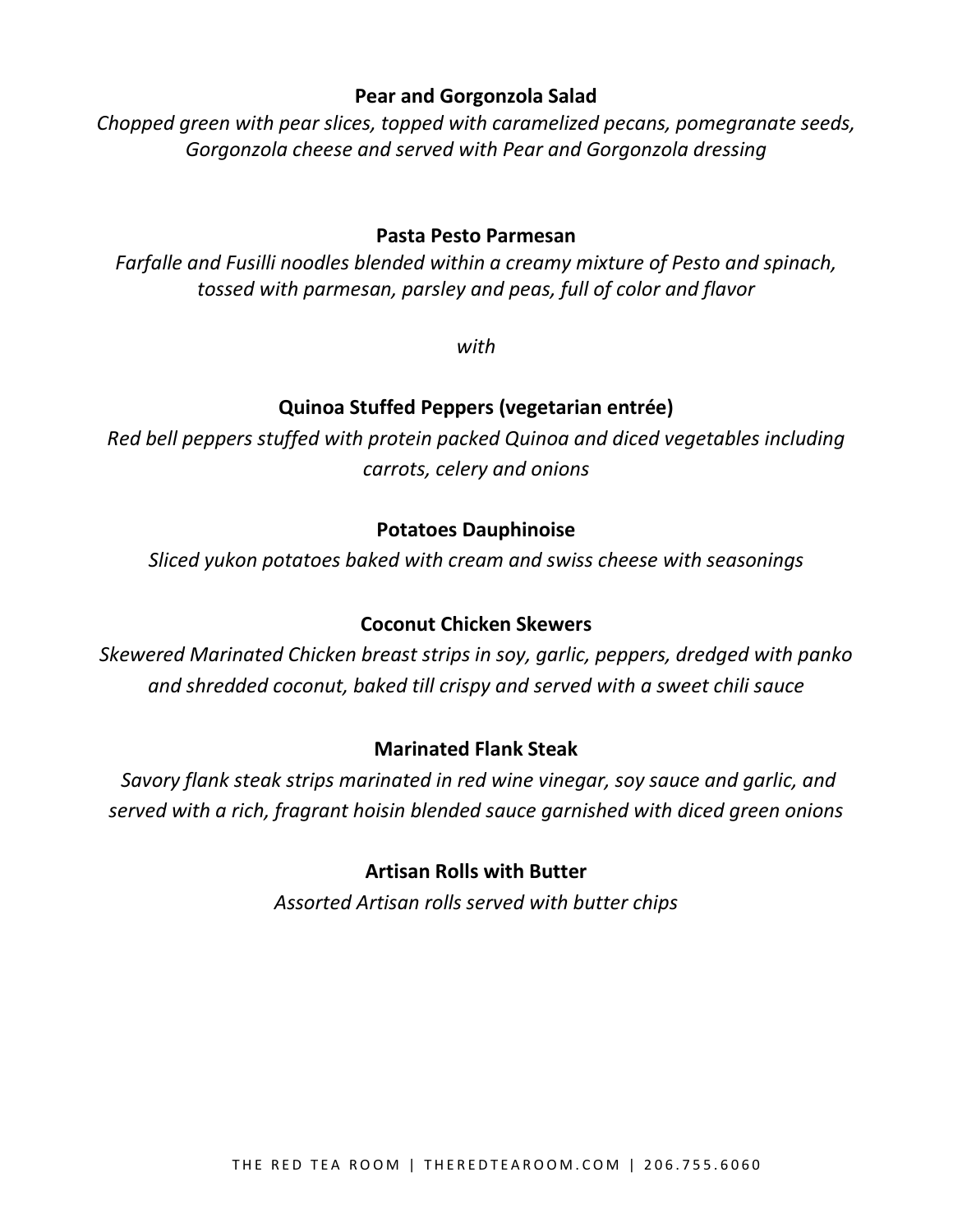*Menu Option #2*

## **APPETIZERS**

#### **Chicken Salad Amusettes**

*Savory oven roasted chicken blended with dressing and herbs into a creamy chicken salad served atop a crispy spoon shaped tart shell*

#### **Fine Cheese Platter**

*Domestic and imported fine cheeses displayed with dried fruit, sliced baguettes and gourmet crackers*

## **DINNER MENU**

#### **Fresh Fruit Platter**

*Beautiful display of assorted fruits including strawberries, pineapples, watermelon, cantaloupe, grapes and mangos*

#### **Strawberry Arugula Salad**

*Peppery arugula leaves with sweet ripe strawberries, red onions, crunchy celery, bacon crumbles and candied pecans tossed with a Raspberry dressing*

#### **Italian Celebration Salad**

*Fresh blend of Romaine and Iceberg lettuce with crispy prosciutto, red onions, Gorgonzola cheese and house Vinaigrette dressing*

#### **Rice Pilaf with Sun Dried Tomatoes**

*Tender long grain rice with chicken stock, seasonings, and sun-dried tomatoes*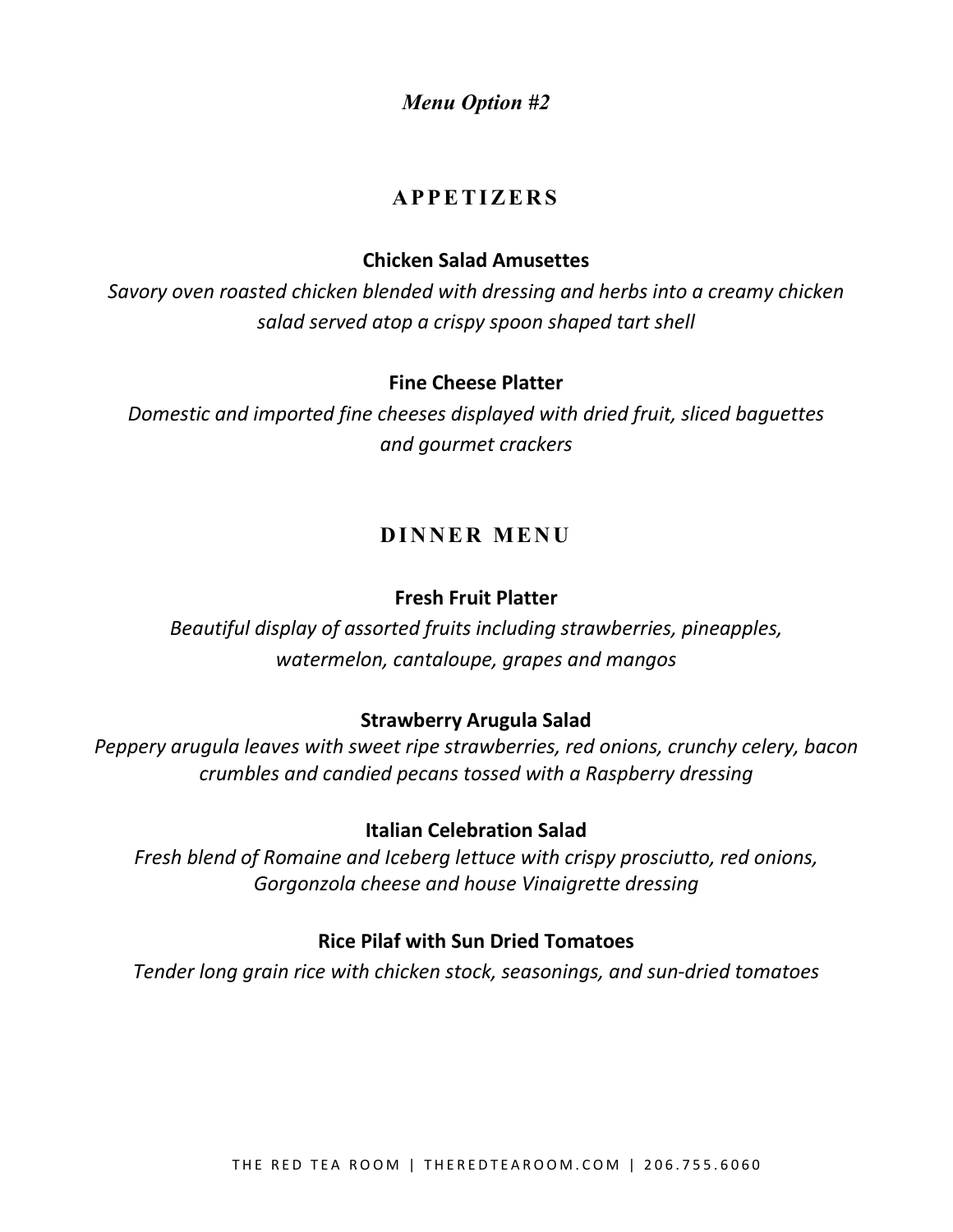#### **Summer Grilled Vegetables**

*Fresh grilled vegetables including cremini mushrooms, red onions, yellow and green zucchini, eggplant, and peppers with extra virgin olive oil, seasonings and balsamic vinegar*

#### **Creamy Tuscan Garlic Chicken**

*Chicken breast in a creamy garlic sauce with spinach, sun-dried tomatoes, and parmesan cheese*

#### **Parmesan Crusted Salmon**

*Baked Atlantic Salmon with a rich and creamy citrus parmesan topping*

#### **Artisan Rolls with Butter**

*Assorted Artisan rolls served with butter chips*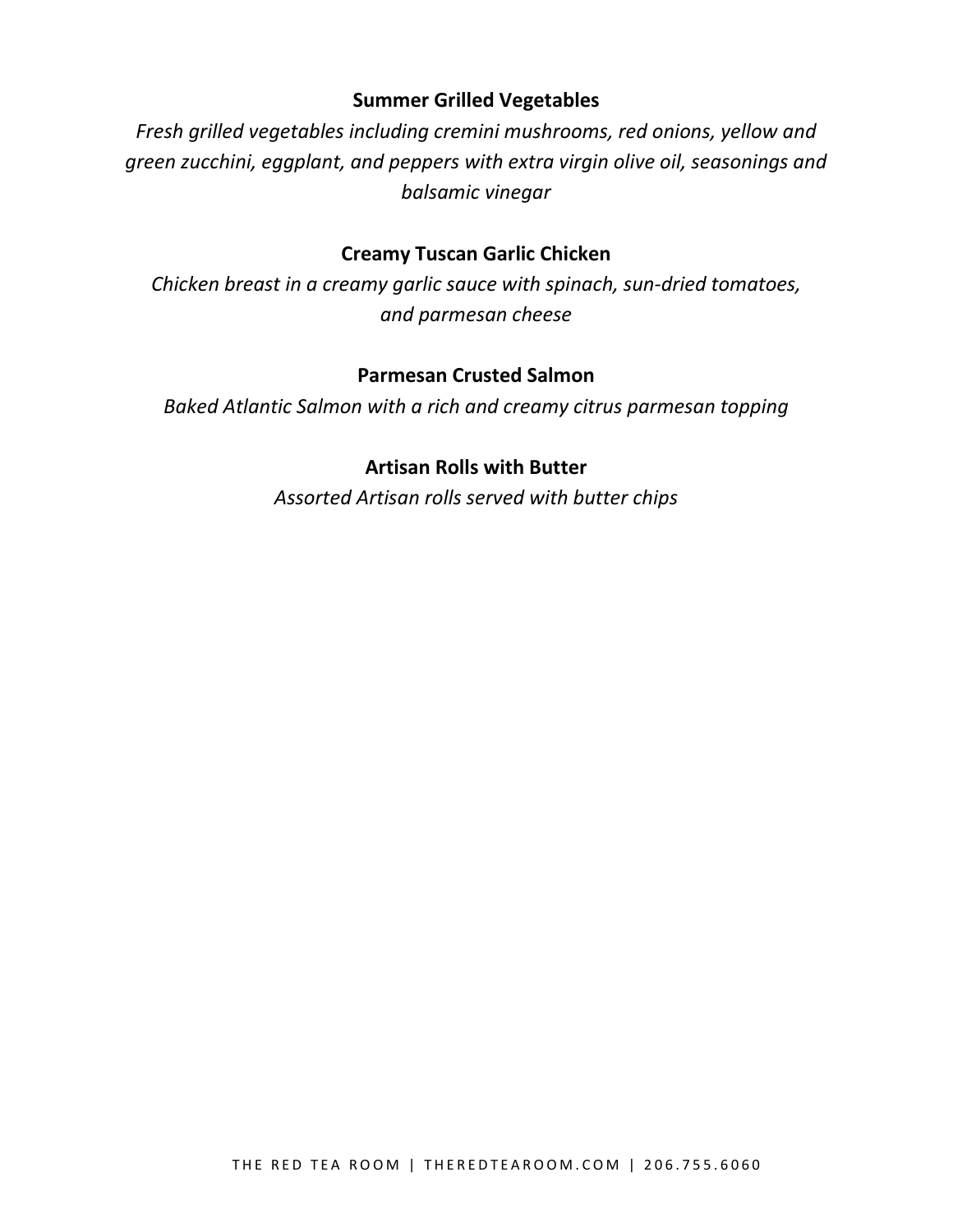*Menu Option #3*

# **APPETIZERS**

#### **Caprese Skewers**

*Fresh mozzarella, tender basil leaves and juicy tomatoes on a bamboo skewer, drizzled with balsamic reduction*

#### **Rustic Tomato Bruschetta**

*Fresh Roma and sun-dried tomatoes, blended with balsamic, minced garlic and basil chiffonade served with garlic rubbed crostini*

# **D INNER**

## **Fresh Fruit Platter**

*Seasonal assortment of strawberries, pineapples, watermelon, grapes and mangos* 

## **Fine Cheese Display**

*Striking presentation of assorted hard & soft cheeses, dried fruits, grapes and gourmet crackers*

## **Sesame Ginger Noodle Salad**

*Combination of sesame, ginger, carrots, zucchini, red peppers, cilantro, green onions with sesame rice wine vinegar dressing tossed with noodles, colorful and tasty combination!*

## **Watermelon Arugula Salad**

*Tender arugula greens with diced watermelon blended with feta cheese and fresh julienned mint leaves tossed in a citrus dressing for a refreshing summer salad*

#### **Mediterranean Quinoa**

*Protein packed Quinoa salad bursting with Mediterranean flavors includes tomatoes, olives, onions, peppers, cucumbers, tossed with lemon juice, herbs and topped with feta cheese*